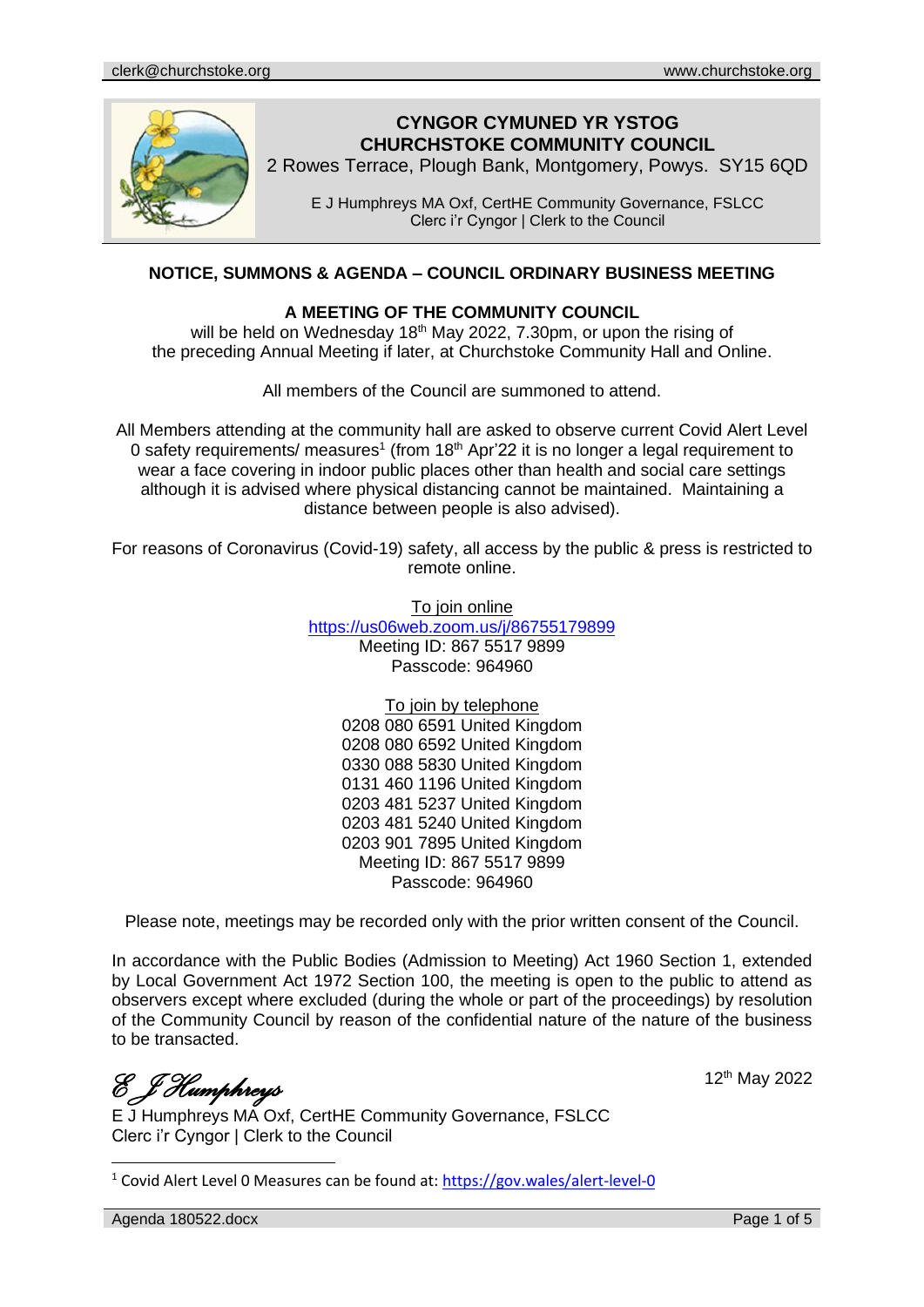## **AGENDA**

- **1.0 Welcome, Attendance, Apologies for Absence and Remote Meeting Etiquette:** To record attendance, to receive apologies for absence, to resolve if desired to approve absence(s). and to recap on the remote meeting etiquette (paper 1).
- **2.0 Declarations of Members' Interests and Dispensations:** to receive declarations of interest from Members in accordance with Part III of the Local Government Act 2000, which established the Local Government Code of Conduct for Members, and to note Members' dispensations. Members are asked to submit any declaration forms to the Clerk (papers 2a-b).

(All Members may wish to declare personal but non prejudicial interest in relation to Members' remunerations and expenses pursuant to paragraph 12(2)(b)(iv) of the Code of Conduct<sup>2</sup>.)

**3.0 Public Participation:** to receive members of the public who wish to address the council in respect of any item of business included in the agenda. Any member of the public wishing to speak must notify the Clerk by email to [clerk@churchstoke.org](mailto:clerk@churchstoke.org) or telephone 01686-668790 or in person, no later than 15 minutes prior to the start of the meeting. Members of the public addressing the council are asked to respect matters of confidentiality and privacy.

## **4.0 Minutes of Previous Meetings**

- 4.1 To approve & sign the minutes as a correct record of the Ordinary Business Meeting 26th April 2022 (paper 4.1).
- 4.2 To report, for information purposes only, matters arising from the minutes of the Ordinary Business Meeting 26<sup>th</sup> April 2022.
- **5.0 Electoral Matters:** to consider the criteria for declaration of 'Eligibility to use General Power of Competence' and to resolve whether to proceed with co-option or to request a re-run the elections process (paper 5).
- **6.0 County Councillor & County Council Report**: to welcome the county councillor and to receive verbal updates for information on County Council matters.

## **7.0 Planning & Building Control**

- 7.1 Planning & Building Control Correspondence:
	- 7.1.1 Planning Aid Wales: to receive details of training opportunities, if any, and to resolve if desired on attendance.
	- 7.1.2 Other Correspondence: to receive and circulate for information such other planning and building control general correspondence as will be brought to the attention of the council by the Clerk.
- 7.2 Powys CC Planning Determinations: to report from Powys CC notifying the community council of planning decisions, if any, in the community council area.
- 7.3 Planning Inspectorate Appeals: Notices of Appeals: to receive & resolve responses to Notices of Planning Appeals including but not limited to those listed below. Later Notices may be considered at the discretion of the Chair:

| Ref. | eveloper                         | ISite | rescribtion |
|------|----------------------------------|-------|-------------|
|      | None at date of issue of agenda. |       |             |
|      |                                  |       |             |

<sup>&</sup>lt;sup>2</sup> Members will not be regarded as having a prejudicial interest in any business where that business relates to the functions of the council in respect of an allowance or payment made in accordance with the provisions of Part 8 of the Local Government (Wales) Measure 2011.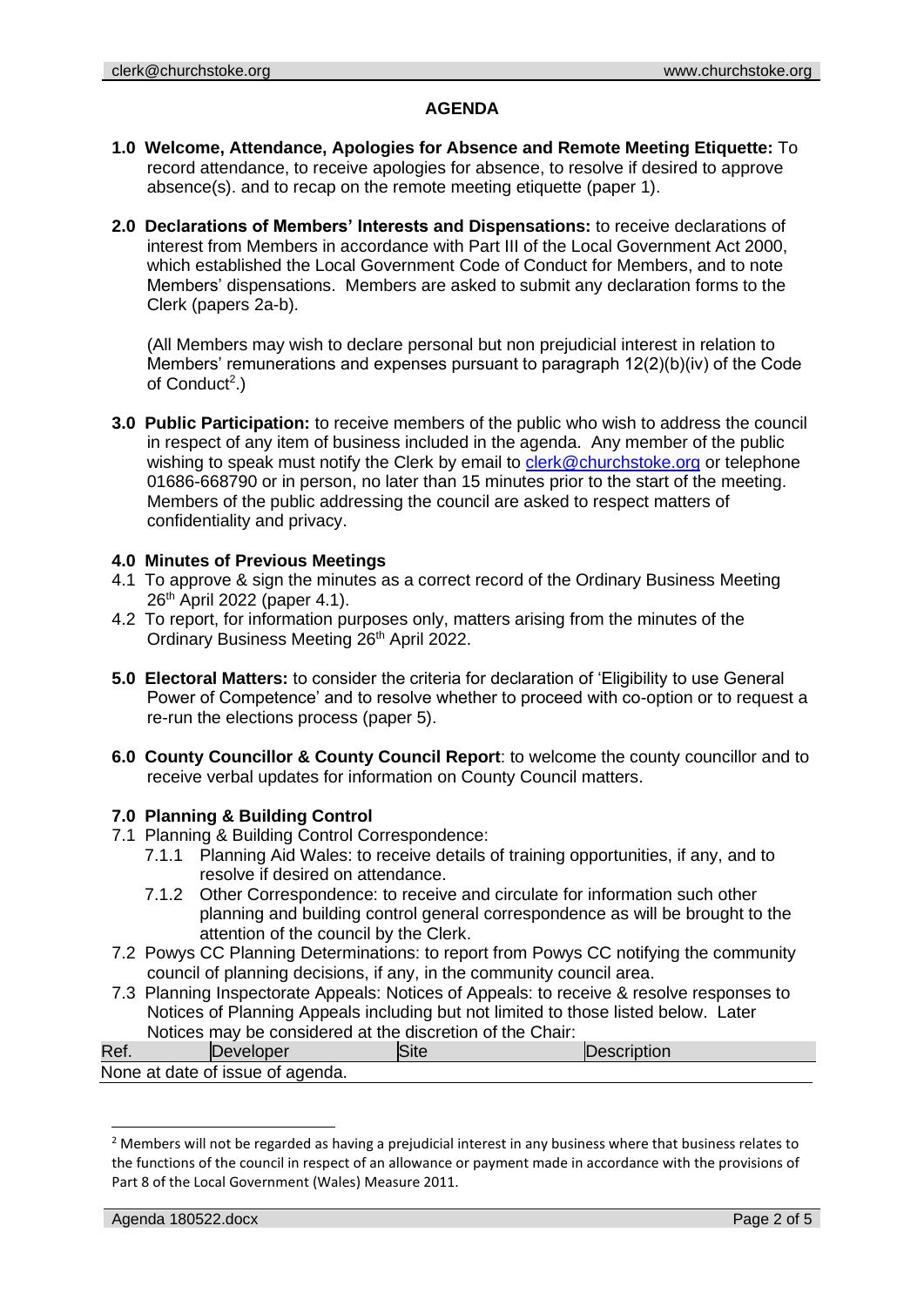7.4 Pre-application Consultations by Developers: to receive & resolve responses to preapplication consultations including but not limited to those listed below. Later applications may be considered at the discretion of the Chair:

| Ref. | Site<br>Description<br><b>IDeveloper</b> |  |  |
|------|------------------------------------------|--|--|
|      | None at date of issue of agenda.         |  |  |

#### 7.5 Planning Applications:

- 7.5.1 To receive, for information, representations regarding planning applications, if any)
- 7.5.2 To receive & resolve responses to consultations (full application(s) detail(s) at http://pa.powys.gov.uk/online-applications/?lang=EN) including but not limited to those listed below. Later applications may be considered at the discretion of the Chair:<br>Applicant Ref. Applicant Site **Site** Description

None at date of issue of agenda.

7.6 Applications for Works to Trees Subject to Tree Preservation Order or in a Conservation Area: to receive & resolve responses to consultations including but not limited to those listed below. Later applications may be considered at the discretion of the Chair:

| Ref | Applicant                        | <b>Site</b> | <b>IDescription</b> |
|-----|----------------------------------|-------------|---------------------|
|     | None at date of issue of agenda. |             |                     |

#### 7.7 Planning Enforcement:

- 7.7.1 From other bodies to CCC: to report for information, planning enforcement matters within the community as will be brought to the attention of the council by the Clerk.
- 7.7.2 From CCC to other bodies: to resolve reports of planning enforcement matters within the community.
- **8.0 Cemetery:** to report from Member with Special Responsibility for Cemetery on condition of tree (papers 8a-c) (Cllr B L Smith).

#### **9.0 Recreation**

- 9.1 Recreation Field: to consider and resolve on maintenance of the entrance road to the recreation field.
- 9.2 Recreation Field: to consider and resolve whether to undertake recreation field aeration treatment 2022-23 and to seek quotations.
- 9.3 Playground: to receive, and resolve if desired, an invitation from Powys CC to join the independent annual inspection of children's play areas organised by its Outdoor Recreation Service at £60 plus vat per site (paper 9.3).

## **10.0 Reports from Representatives to Outside Bodies**

- 10.1 Friends of the Green and Horsewell (FOTGAH): Village Green at Hyssington: to report, and to resolve if desired, from CCC's representative to FOTGAH (Cllr R K McLintock).
- 10.2 Churchstoke Recreation Association (CRA): to report from CRA meeting  $12<sup>th</sup>$  Apr'22, including its preparations for the Jubilee (Cllr C Smith).

## **11.0 Finance and Assets**

- 11.1 Finance Specific Correspondence: to receive and circulate for information such other financial correspondence, if any, as will be brought to the attention of the council by the Clerk.
- 11.2 Independent Remuneration Panel for Wales (IRPW): Annual Report for Payments to Members of Community & Town Councils 2022-23: to receive the report of the IRPW, to note determinations 44, 53 and to resolve determinations 43, 45-52 for the financial year 2022-23 from 9th May'22 (papers 11.2a-c).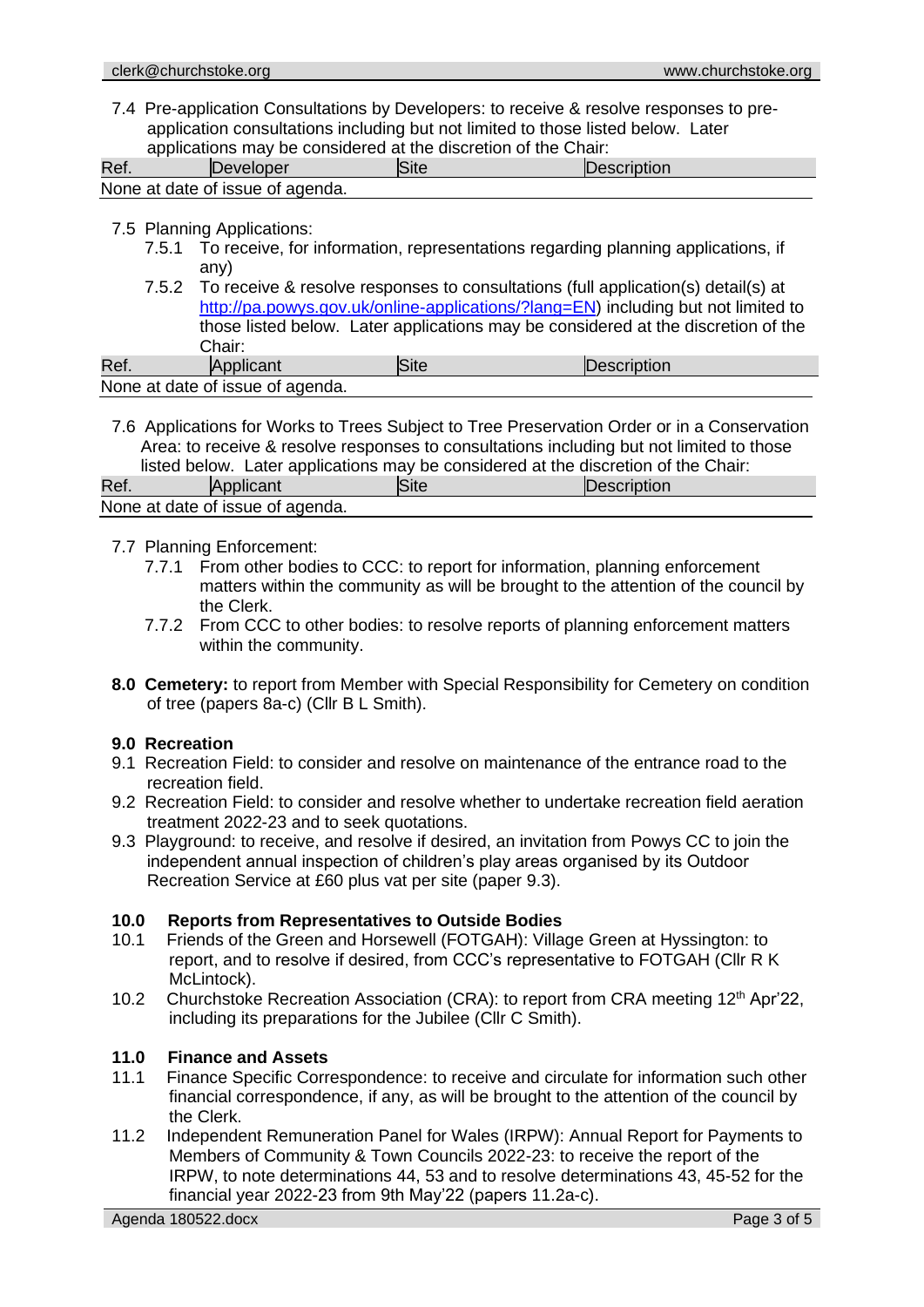11.3 Items Received Since Last Meeting: to report for information.

| To report issue of replacement cheque by the Clerk to the Council: |                    |               |  |  |
|--------------------------------------------------------------------|--------------------|---------------|--|--|
| $Chq$   Payee                                                      | <b>Description</b> | <b>£total</b> |  |  |

| <b>VIIY</b> | avuu            | <b>DUSCHIPHOLI</b>      | Liviai                 |  |  |
|-------------|-----------------|-------------------------|------------------------|--|--|
| 1458        | I E J Humphrevs | Clerk net salary Apr'22 | As employment contract |  |  |
|             |                 |                         |                        |  |  |

|  |  | 11.5 Items for Payment: to resolve to approve items for payment as follows: |
|--|--|-----------------------------------------------------------------------------|
|  |  |                                                                             |

| Chq                                   | Payee                                    | <b>Description</b>                                                     | £ex vat  | £vat                   | <b>£total</b> |
|---------------------------------------|------------------------------------------|------------------------------------------------------------------------|----------|------------------------|---------------|
| 1460                                  | Powys CC                                 | Recreation field bin 1 <sup>st</sup> Jan<br>to 31 <sup>st</sup> Mar'22 | 41.23    | 0.00                   | 41.23         |
| 1461                                  | Jamie Jones                              | <b>Recreation field Verti-</b><br>draining pitch area x2               | 400.00   | 0.00                   | 400.00        |
| 1462                                  | Groundforce<br>Landscape Ltd             | <b>Grounds Maintenance</b><br>Contract April 2022                      | 816.14   | 163.23                 | 979.37        |
| 1463                                  | Gloversure Ltd                           | Website editor support                                                 | 104.00   | 80.00                  | 124.80        |
| 1464                                  | Churchstoke Rec.<br>Assoc                | Room hire Feb, Mar, Apr'22                                             | 67.20    | 0.00                   | 67.20         |
| 1465                                  | <b>BHIB Ltd</b>                          | Insurance 2022-23                                                      | 237.07   | 0.00                   | 237.07        |
| Total for authorisation this meeting  |                                          |                                                                        | 1,665.64 | 243.23                 | 1,849.67      |
| To report items previously authorised |                                          |                                                                        |          |                        |               |
| 1466                                  | E J Humphreys<br>Clerk net salary May'22 |                                                                        |          | As employment contract |               |

11.6 Financial Balances: Consolidated Bank Balances: to report for information the consolidated balances to date, after transfers, receipts & payments.

## **12.0 Highways & Rights of Way**

- 12.1 Highways & Rights of Way Specific Correspondence:
	- 12.1.1 A Member of the Public: Highways Safety at Pentre: to receive correspondence from a member of the public, and to resolve what action, if any, the Council may wish to take (paper 12.1.1)
	- 12.1.2 To receive for information such other items of highways/ rights of way correspondence as will be brought be brought to the attention of the council by the Clerk.
- 12.2 Reports from CCC to Powys CC/ Shropshire Council: to report and resolve if desired, highways/ rights of way maintenance matters, if any.

## **13.0 Correspondence**

- 13.1 One Voice Wales/ Society of Local Council Clerks
	- 13.1.1 OVW: Training May'22: to receive information regarding free training and the training schedule and to resolve if desired on attendance as approved duty (papers 13.1.1a-b).
	- 13.1.2 For Circulation: to receive and circulate for information such other items of OVW/ SLCC correspondence as will be brought to the attention of the council by the Clerk.
- 13.2 General Correspondence
	- 13.2.1 Powys CC: Community Sub-Committee of the Powys Standards Committee: to receive information and to resolve invitation to nominate for election, if desired, a Town or Community Councillor from Montgomeryshire to the subcommittee (papers 13.2.1a-c).
	- 13.2.2 For Circulation: to receive and circulate for information such other items of general correspondence as will be brought be brought to the attention of the council by the Clerk.

## **14.0 Chairman's Announcements, Items for Future Agenda & Date of Next Meeting**

14.1 Chairman's announcements: to receive for information announcements from Chairman, Members, and the Clerk: